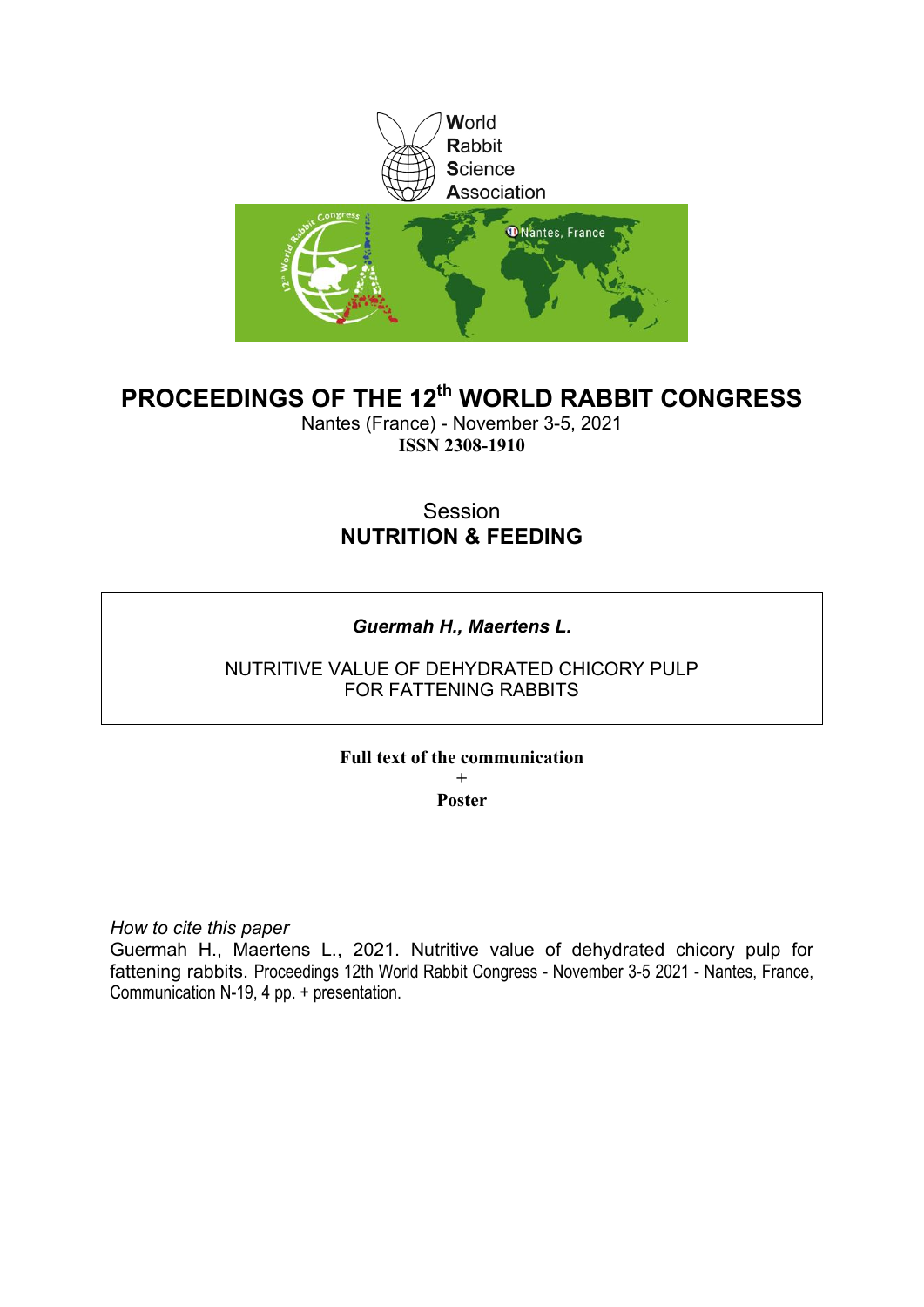## **NUTRITIVE VALUE OF DEHYDRATED CHICORY PULP FOR FATTENING RABBITS**

### **Guermah<sup>1</sup>** \* H., **Maertens**<sup>2</sup>L**.**

<sup>1</sup> Department of Agronomy, Mohammed Boudiaf University, M'sila 28000, Algeria <sup>2</sup> Institute of Agricultural, Fisheries and Food Research (ILVO), Animal Sciences Unit, 9090 Melle, Belgium \*corresponding author: guermahocine@yahoo.fr

#### **ABSTRACT**

The aim of the study was to determine the nutritive value of chicory pulp for fattening rabbits. Sixteen individually caged 8-week-old rabbits were used to determine the digestibility and preliminary effects on feed intake and weight gain. Dehydrated chicory pulp was incorporated at 30% inclusion level in a basal diet at the expense of all basal ingredients. Basal and experimental diet were fed *ad libitum* to 8 rabbits during the four days balance trial. A moderate protein digestibility 59.2% was determined corresponding to a digestible protein concentration of 5.3% DM. A quite high energy digestibility of 73% and a DE content of 12.1 MJ/kg DM was found while all fibre fractions had a remarkable high digestibility: CF, NDF and ADF: 65.5; 56.0 and 83.1%, respectively. It may be concluded that chicory pulp can be effectively considered as an energy-rich feedstuff and a good source of fermentable fiber.

**Key words:** Fattening rabbit, Chicory pulp, Digestibility, Nutritive value.

#### **INTRODUCTION**

The use of by-products and non conventional feedstuffs are of great importance in rabbit nutrition. However, the knowledge of their nutritive value is fundamental for their inclusion in balanced rabbit diets. Especially by-products with a high fibre content are interesting, taking into account the quite high dietary requirements of different fiber fractions (Gidenne *et al.,* 2015).

In rabbit diets, the main used sources of digestible or soluble fibres are beet pulp, apple or citrus pulp. An alternative source could be chicory pulp (*Cichorium intibus* L.) known for its high content of inulin and pectin (minimum 7% and 27%, respectively according to Socode, 2013).

Chicory pulp is the dried and ground product obtained after partial extraction of inulin by diffusion of the chicory root shreds. Maertens *et al*. (2004), Volek and Marounek (2011) and Volek *et al*. (2016) evaluated the effects of chicory roots and inulin in fattening rabbit diets. They concluded that chicory root can serve as a natural source of inulin type-fructans in rabbit feed. Diet supplementation with 10% dried chicory root beneficially affected the caecal fermentative activity in the rabbits and no adverse effects on growth rate, feed intake or slaughter yield were observed.

The objective of this study was to determine the nutritive value of dried chicory pulp, which is very scarcely documented in the literature, in fattening rabbits.

#### **MATERIALS AND METHODS**

#### **Experimental design and feeds**

A total of 16 rabbits (8/diet) of 8-9 weeks old were used to determine the nutritive value of dried chicory pulp. They were placed in digestibility cages measuring 30 x 45 x 35 cm (width x depth x height). They were individually housed and the cages allowed an accurate collection of the faeces separately from the urine. After one week of adaptation to the experimental diets and to the cages, the digestibility trial was done (duration: 4 days) following the European reference method (Perez *et al*., 1995). The trial was conducted at the ILVO institute (Melle, Belgium). The rabbit house was windowless and a lighting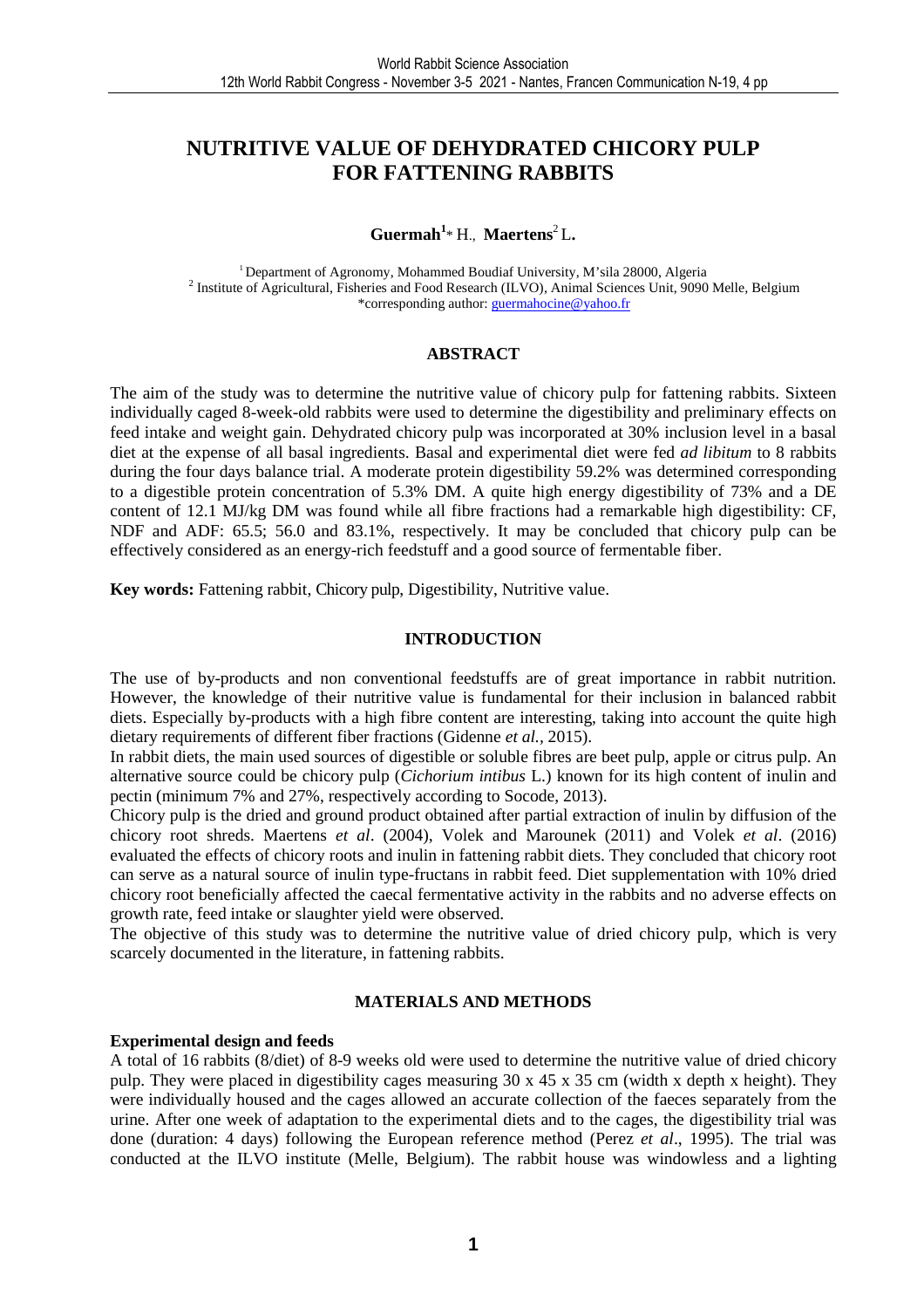program of 10 hours light and 14 hours dark was used during the whole trial period. The trial was executed during the period of April-May. The temperature varied between 22°C during the day and 14°C at the night.

A basal diet (Table 1) was formulated to fit with nutritional requirement of growing rabbits (De Blas and Mateos, 2010). The experimental diet was obtained by replacing 30% of the basal diet by the dehydrated chicory pulp. The basal and control diets were pelleted (1 cm length and 3 mm diameter).

#### **Animals and measurements**

Hycole hybrids, the progeny of the cross between the female and heavy male line, were used. Young rabbits were weaned at 35 days of age. At about 8 weeks of age 16 healthy rabbits were ad random selected for the digestibility trial. They were allotted (8/diet), according to their weight (1959  $\pm$  98 g) to one of the 2 diets. They were housed individually and fed *ad libitum*, with a

| <b>Table 1:</b> Basal diet used for the |       |
|-----------------------------------------|-------|
| digestibility trial.                    |       |
| Ingredient                              | %     |
| Alfalfa meal 16                         | 30.1  |
| Wheat                                   | 9.50  |
| Wheat middlings                         | 17.5  |
| Beet pulp                               | 11.0  |
| Sunflower meal 28                       | 15.0  |
| Full fat soybeans                       | 2.00  |
| Flax chaff                              | 7.00  |
| Soybean oil                             | 1.00  |
| Vitamin and mineral premix              | 2.50  |
| Molasses                                | 4.00  |
| NaCl                                    | 0.13  |
| L-Lysine HCl                            | 0.125 |
| DL-methionine                           | 0.120 |
| Clinacox                                | 0.02  |

weekly control of live weight, feed intake and a daily control of mortality and morbidity. No medicinal treatment has been used during the test.

#### **Chemical analyses and digestibility**

The following chemical analyses were executed: dry matter (DM) (SCD 71/393/EEC), Ash (5 h at 550°C), Nitrogen (ISO 5983-2), gross energy (Adiabatic calorimeter), crude fiber, NDF, ADF and ADL (AOAC 2000, procedure 973.187, Van Soest et al., 1991) and lipids (ISO 6492). Analyses were performed at ILVO according to EGRAN harmonized procedures (EGRAN, 2001).

Calculation of digestibility was done according to the recommendations of Villamide *et al.* (2001). It is assumed that additivity exists between the basal diet and the test ingredient. A correction for the difference in DM between the basal mash and chicory pulp was executed to determine the exact inclusion level.

#### **Statistical analysis**

Digestibility data of diets and performance data were submitted to a one way ANOVA (StatSoft, 2012). Differences between means were tested by the least significant difference test. Data are presented as means and standard deviation.

#### **RESULTS AND DISCUSSION**

The weight of the rabbits was on average  $1959 \pm 98$  g at the beginning of the trial adaptation period and  $2519 \pm 105$  g at the end of the balance trial. This means that the average daily weight gain, during the adaptation and balance trial period, amounted to 50.1 g or in the normal range of hybrid rabbits of that age. No cases of mortality or morbidity have been reported during the test.

The chicory pulp batch tested contained on average 7.9% CP and 2.1% fat (Table 2) which is in line with the values of CP mentioned by Socode (2013) and Maertens *et al*. (2014): 8.8% and 8.54%, respectively. The chicory pulp had a high crude fibre content of 19.4% but with a low lignification: 1.4% ADL. NDF, ADF and ADL values were also in line with those reported by Socode (2013).

Except for the protein fraction, all fractions of the chicory pulp diet were higher than the basal data (Table 3). A good energy and fat digestibility were determined for the chicory pulp diet. The CP digestibility (70.0%) was somewhat lower than the values determined for other by-products as brewer's grain and maize silage diets, 75.0 and 75.3%, respectively (Guermah *et al*., 2016).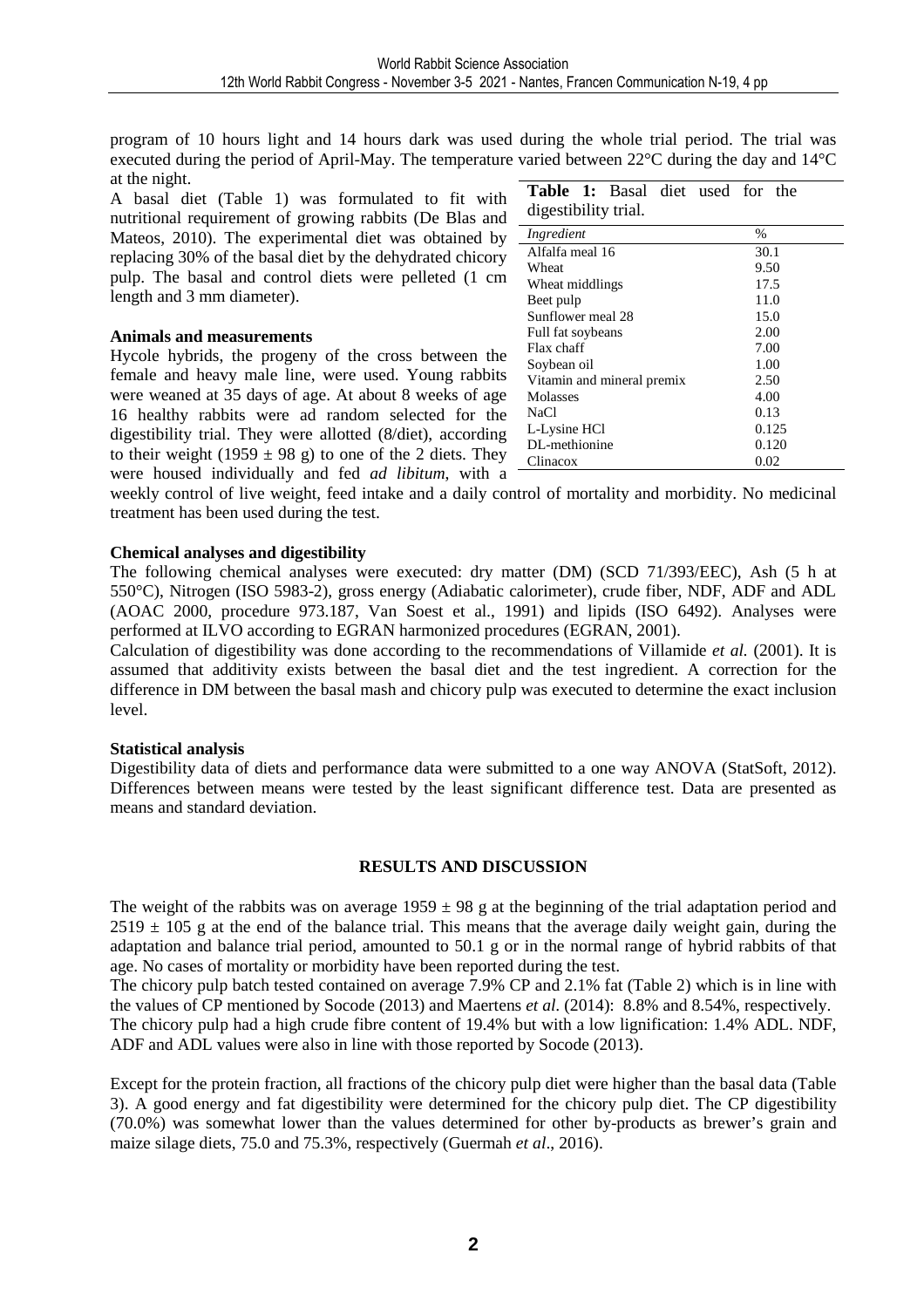|                         | Chicory pulp | <b>Basal diet</b> | Diet 30% chicory pulp |
|-------------------------|--------------|-------------------|-----------------------|
| Dry matter              | 88.4         | 91.7              | 91.8                  |
| Ash                     | 5.26         | 8.16              | 7.22                  |
| Crude fat               | 2.14         | 4.35              | 3.84                  |
| Crude protein           | 7.89         | 16.9              | 14.6                  |
| Crude fibre             | 19.4         | 15.6              | 17.1                  |
| Neutral detergent fibre | 27.5         | 29.9              | 29.7                  |
| Acid detergent fibre    | 24.9         | 17.4              | 20.7                  |
| Acid detergent lignin   | 1.38         | 4.05              | 3.61                  |
| Gross energy, (MJ/kg)   | 15.4         | 17.1              | 16.8                  |

|  | <b>Table 2:</b> Analysed composition of the test ingredient and diets (% as fed) |
|--|----------------------------------------------------------------------------------|
|  |                                                                                  |

**Table 3:** Digestibility (%) of the diets

|                         | <b>Basal</b>   | 30% Chicory pulp | Proba.        |
|-------------------------|----------------|------------------|---------------|
| Dry matter              | $59.0 \pm 1.3$ | $61.8 \pm 1.1$   | ${}_{< 0.01}$ |
| Crude protein           | $74.5 \pm 1.8$ | $70.0 + 2.3$     | ${}_{< 0.01}$ |
| Crude Fat               | $77.7 + 1.6$   | $79.1 + 1.8$     | < 0.12        |
| Crude fibre             | $24.4 + 2.9$   | $36.4 + 2.3$     | ${}_{< 0.01}$ |
| Neutral detergent fibre | $34.8 \pm 2.2$ | $41.0 + 3.3$     | ${}_{< 0.01}$ |
| Acid detergent fibre    | $22.6 + 4.9$   | $40.3 \pm 2.8$   | ${}_{< 0.01}$ |
| Gross energy            | $64.4 \pm 1.3$ | $66.8 \pm 1.3$   | < 0.15        |

The digestibility of chicory pulp is presented in Table 4. Chicory pulp showed a moderate protein digestibility (59.2%) while all fibre fractions had a very high digestibility (e.g. CF: 65.5%). This resulted in a quite high energy digestibility (72.9%) or a DE content of 2902 kcal/kg DM or 2565 kcal/kg product. Volek and Marounek (2011) also mentioned a quite low digestibility of CP in rabbits fed chicory root diets. A moderate CP digestibility (50%) is also mentioned for beet pulp in the EGRAN tables (Maertens *et al.,* 2002).

The energy value determined for chicory pulp (12.1 MJ/kg DM / 2902 kcal/kg) or 2565 kcal/kg product is higher than the beet pulp value, mentioned in the EGRAN tables: 10.4 MJ/kg DM (Maertens *et al.,* 2002) but quite in line with the INRA tables (Sauvant *et al*., 2004) and Gidenne *et al*. (2007). For a quite similar byproduct as citrus pulp a DE content of 11.3 MJ/kg is assumed (Maertens *et al*. (2002).

The high digestibility of all fibre fractions of chicory pulp can be explained by its soluble fibres (SF) content. The same for other raw materials containing high levels of **Table 4:** Digestibility (%) of chicory pulp

|                              | Chicory pulp |
|------------------------------|--------------|
| Dry matter                   | 68.4         |
| Crude protein                | 59.2         |
| Crude fat                    | 82.6         |
| Crude fibre                  | 65.5         |
| Neutral detergent fibre      | 56.0         |
| Acid detergent fibre         | 83.1         |
| Gross energy                 | 72.9         |
| Digestible energy (MJ/kg DM) | 12.14        |
| Digestible protein (%/DM)    | 5.29         |

soluble fibres fractions, such high digestibiltity is also mentioned (Gidenne *et al*., 2010; Trocino *et al.*, 2013)).

Growth performance and feed intake were not significantly affected by chicory pulp at 30% incorporation level, thus confirming the results obtained by Volek and Marounek (2011) who used levels of 5 and 10% chicory root in replacement of oats in their diets. The feed conversion ratio was significantly  $(P<0.01)$ lower, confirming the result of Maertens *et al.* (2014) with the highest level of chicory pulp (20%). The quite high digestible energy content of this by-product favours the feed conversion rate, a tendency also observed by Volek and Marounek (2011).

**Table 5:** Overall feed intake and weight gain on the 2 diets\*

|                           | <b>Basal diet</b> | Diet 30% chicory pulp | <b>Probability</b> |
|---------------------------|-------------------|-----------------------|--------------------|
| Feed intake $(g/d)$ :     | $176 + 16.6$      | $158 + 7.9$           | 0.124              |
| Daily weight gain $(g/d)$ | $47.9 + 5.4$      | $52.4 + 4.5$          | 0.308              |
| Feed conversion ratio     | $3.70 + 0.31$     | $3.03 + 0.24$         | 0.005              |

 $*n=8$  and a fattening period of 18 days (50 – 68 days of age)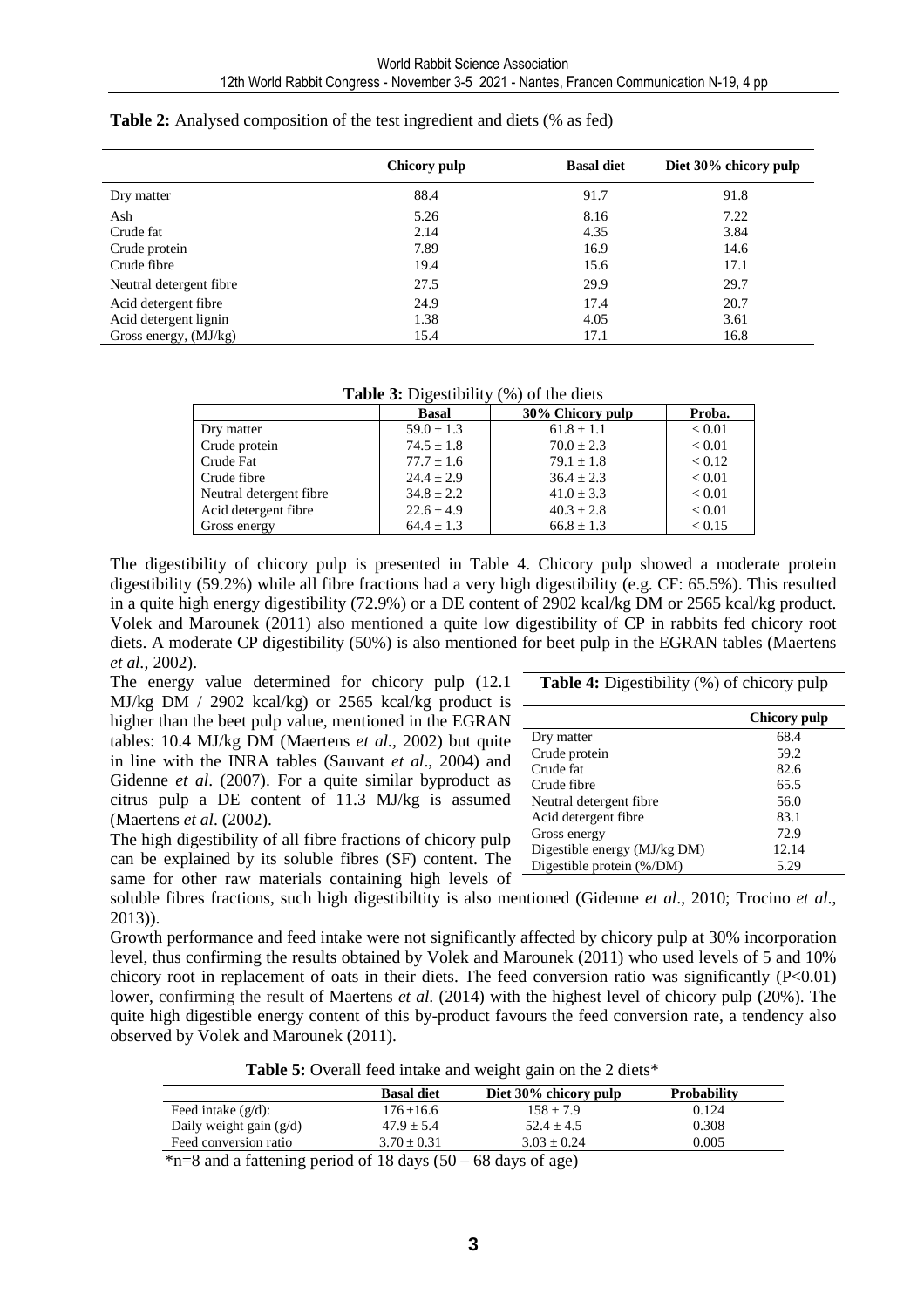#### **CONCLUSIONS**

It may be concluded that dried chicory pulp can be considered as an energy-rich feedstuff (12.14 MJ/kg DM) and a good source of well digestible fibre for growing rabbits. Even at a dietary inclusion level of 30%, no adverse effects on DWG or FCR were observed.

#### **REFERENCES**

De Blas C., Mateos, G.G. 2010. Feed formulation. In: *De Blas C., Wiseman J*. (Eds.), *Nutrition of the rabbit*, *CABI*, 222-232.

- EGRAN 2001. Technical note: Attempts to harmonise chemical analyses of feeds and faeces, for rabbit feed evaluation. *World Rabbit Sci., 9: 57-64.*
- Gidenne T. 2015. Dietary fibres in the nutrition of the growing rabbit and recommendations to preserve digestive health: a review, *Animal, 9: 227-242.*
- Gidenne T., Aymard P., Bannelier C., Coulmier D., Lapanouse A. 2007. Valeur nutritive de la pulpe de betterave déshydratée chez le lapin en croissance. Proc. 12èmes *Journ. Recherche Cunicole,* 27-28 November, 2007, Le Mans, France. 105-108.
- Gidenne T., García J., Lebas F., Licois D. 2010. Nutrition and Feeding Strategy: Interactions with Pathology. *In: De Blas, C., Wiseman, J. (Eds.), Nutrition of the rabbit, CABI, 179-199.*
- Guermah H., Maertens L., Berchiche M. 2016. Nutritive value of brewers' grain and maize silage for fattening rabbits. *World Rabbit Sci. 2016, 24: 183-189.*
- Maertens L., Perez J.M., Villamide M., Cervera C., Gidenne T., Xiccato G. 2002. Nutritive value of raw materials for rabbits*:*  EGRAN tables 2002. *World Rabbit Sci., 10: 157-166.*
- Maertens L., Aerts J.M., De Boever J. 2004. Degradation of dietary oligofructose and inulin in the gastro-intestinal tract of the rabbit and the effects on caecal pH and volatile fatty acids. *World Rabbit Sci*. 12: 235-246.
- Maertens L., Guermah H., Trocino A. 2014. Dehydrated chicory pulp as an alternative soluble fibre source in diets for growing rabbits. *World Rabbit Sci. 22: 97-104*.
- Perez J.M., Lebas F., Gidenne T., Maertens L., Xiccato G., Parigi-Bini R., Dalle Zotte A., Cossu M.E., Carazzolo A., Villamide M.J., Carabaño R., Fraga M.J., Ramos M.A., Cervera C., Blas E., Fernàndez-Carmona J., Falcao E Cunha L., Bengala Freire J. 1995. European reference method for in-vivo determination of diet digestibility in rabbits. *World Rabbit Sci., 3: 41-43.*
- Sauvant D., Perez J.M., Tran G., 2004. Tables de composition et de valeur nutritive des matières premières destinées aux animaux d'élevage: porc, volailles, bovins, ovins, caprins, lapins, chevaux, poissons. *2 ème Edition revue et corrigée. INRA Editions, Paris, 301p.*
- Socode. 2013. Ground and dehydrated chicory pulp. Available at: *http://www.socode-warcoing.be/en/fibres\_pulpe.htm* Accessed: April 2013.
- StatSoft. 2012. Statistica 11 release. *StatSoft, Inc. Tulsa*, *OK, USA*
- Trocino A., García J., Carabaño R., Xiccato G. 2013. A metaanalysis on the role of soluble fibre in diets for growing rabbits. *World Rabbit Sci*., 21: 1-15.
- Van Soest P.J., Robertson J.B., Lewis B.A.1991. Methods for dietary fiber, neutral detergent fiber, and nonstarch polysaccharides in relation to animal nutrition*. J. Dairy Sci*., 74: 3583-3597.
- Villamide M.J., Maertens L., Cervera C., Perez J.M., Xiccato G. 2001. A critical approach of the calculation procedures to be used in digestibility determination of feed ingredientsfor rabbits. *World Rabbit Sci., 9: 19-2*
- Volek Z., Marounek M. 2011. Dried chicory root (*cichorium intybus l.*) as a natural fructan source in rabbit diet: effects on growth performance, digestion and caecal and carcass traits. *World Rabbit Sci., 19:143-150.*
- Volek Z., Uhlířová L., Marounek M., Tůmová E., Zita L. 2016. The effect of dried chicory root added to the restrictive feed ration of rabbits on health status, performance and caecal and carcass traits. *11thWorld Rabbit Congress-June 15-18,2016- Qingdao-China.*